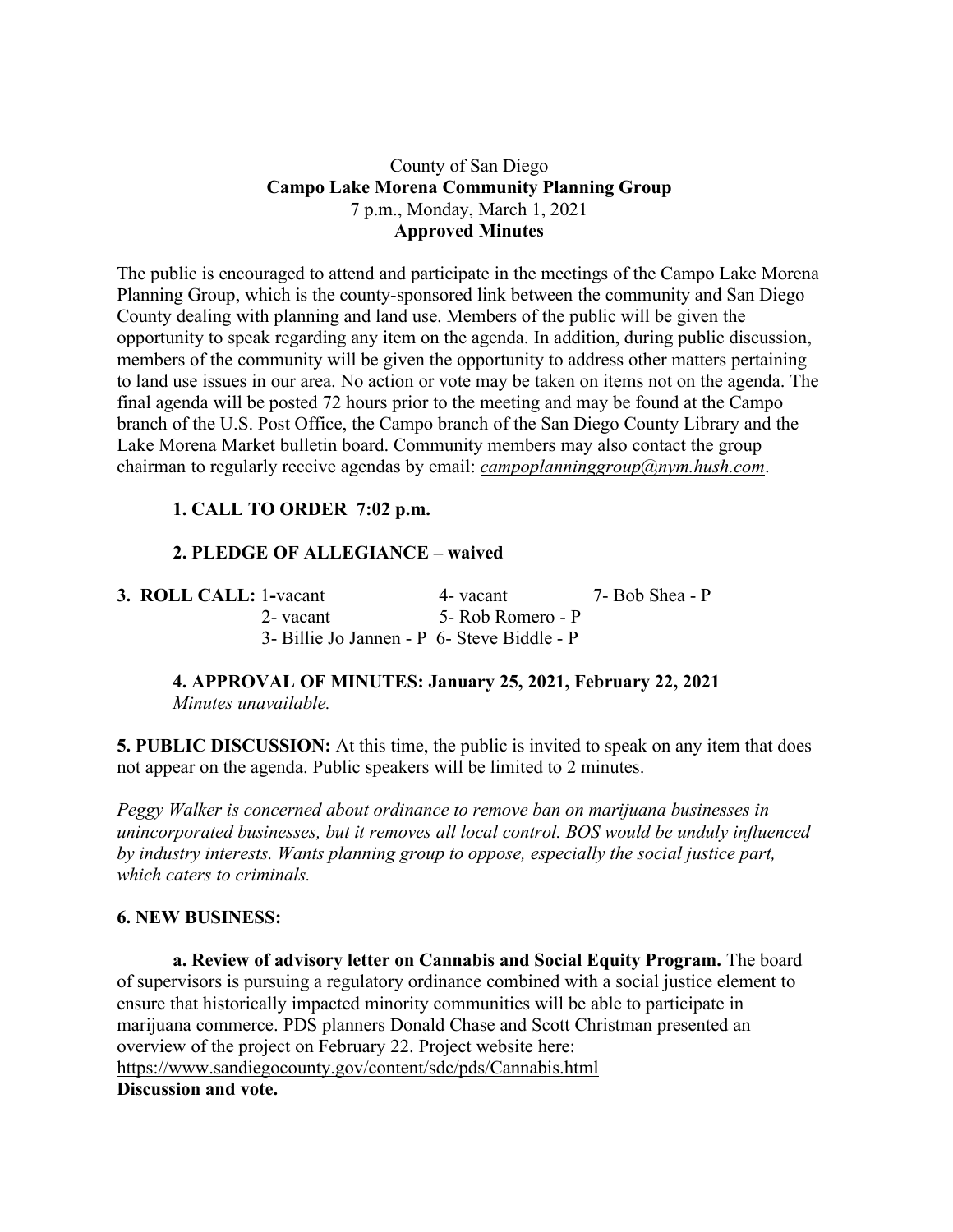*Peggy Walker still wants the BOS to accede to community preferences, rather than imposing ordinance requirements from above. Thinks the entire social justice portion should be removed due to allowing criminals to operate within the permitting structure. Both of her concerns were discussed in the draft letter.*

*Kelly McCormick said her relatives have been made miserable by a nearby 22-acre pot farm. The smell has been so overwhelming when they flower that they can't open their windows, nor enjoy outdoor activities in their backyard.*

*Carol Green's 23-year-old son was diagnosed with bipolar. His friends convinced him to replace his meds with marijuana and he experienced psychosis and ended up dying. This could be a worse affect in lower income communities where health care is inadequate.*

*Rob Romero wanted money from marijuana tax to go to youth support. The ordinance gives law enforcement substantial funding for enforcement, but nothing for youth programs or drug prevention programs.*

*Becky Rapp said enforcement that pot tax funding is supposed to cover has been extremely lax in other municipalities. Marijuana enforcement needs its own entity, rather then expecting existing entities to add it to their duties. The pot industry has also not kept its promises to communities.*

*Bob Shea would like to see commercial growing restrictions in residential neighborhoods and setbacks from neighbors. He would also like to restrict businesses that allow onsite consumption.*

*Motion by Rob Romero, second by Bob Shea, to approve the draft letter with the following additions: request that the groundwater ordinance be updated; direct a specific portion of marijuana taxes to youth programs and drug prevention; require at least a conditional use permit with mitigation in order to grow marijuana for sale; the area under cultivation in a single growing project should never exceed 20,000 square feet. Motion passed 4,0,0.*

**b. Comprehensive Harm Reduction Strategy with proposed needle exchange program, presentation and advisory letter**. This would reverse prior county policy on needle exchange programs. Staff to present. **Discussion and vote.**

*Staff declined to provide a presenter on this topic, so Billie Jo Jannen summarized the materials provided by Supe Anderson's office. All the materials were general in nature and the study detailing drug user's needs were entirely self-reported. No real studies were offered to support the efficacy of a needle exchange, beyond "everybody says so."*

*Glenn Webber, who operates Freedom Ranch, said that treatment is moving away from drug abstinence and toward harm reduction/medical management. The efficacy has yet to be seen.*